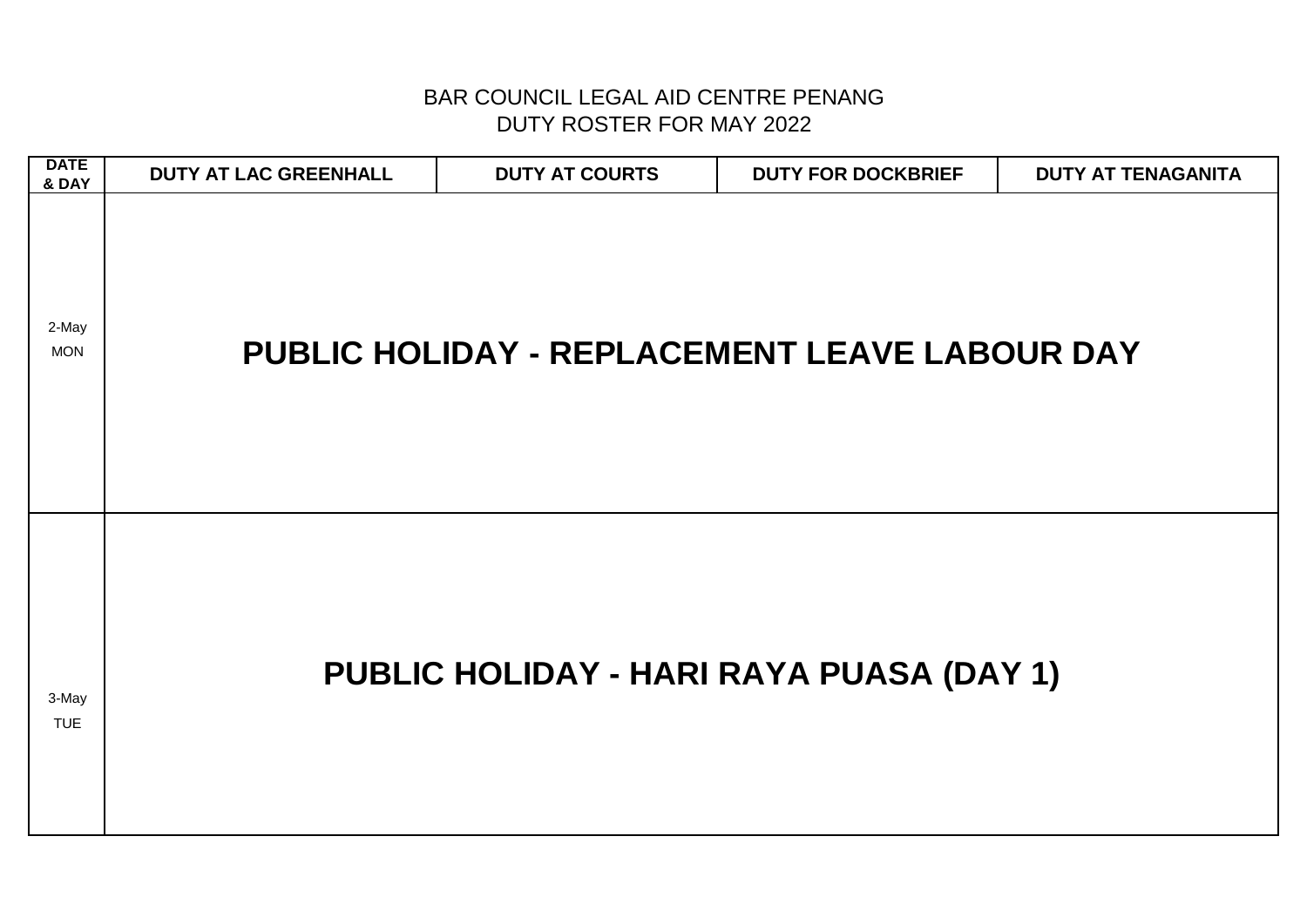| <b>DATE</b><br>& DAY | DUTY AT LAC GREENHALL                                                                                                                                         | <b>DUTY AT COURTS</b>                                                                             | <b>DUTY FOR DOCKBRIEF</b>                       | <b>DUTY AT TENAGANITA</b> |
|----------------------|---------------------------------------------------------------------------------------------------------------------------------------------------------------|---------------------------------------------------------------------------------------------------|-------------------------------------------------|---------------------------|
| 4-May<br>WED         |                                                                                                                                                               |                                                                                                   | <b>PUBLIC HOLIDAY - HARI RAYA PUASA (DAY 2)</b> |                           |
| 5-May<br>THU         | Mr. Eugene Yeap Zhe Jian<br>Messrs. Wong & Loh<br>Ms. Ooi Yeok Xin<br>Messrs. Khaw Seng Chuan & Jeffrey Peh<br>Ms. Lim Jin Yee<br>Messrs. Veon Szu & Kok Thye | <b>MAH MAJ BUKIT MERTAJAM</b><br><b>COURT (9AM-1PM)</b><br>Ms. Loo Xin Tian<br>Messrs. Gibb & Co. | <b>NIL</b>                                      | <b>NIL</b>                |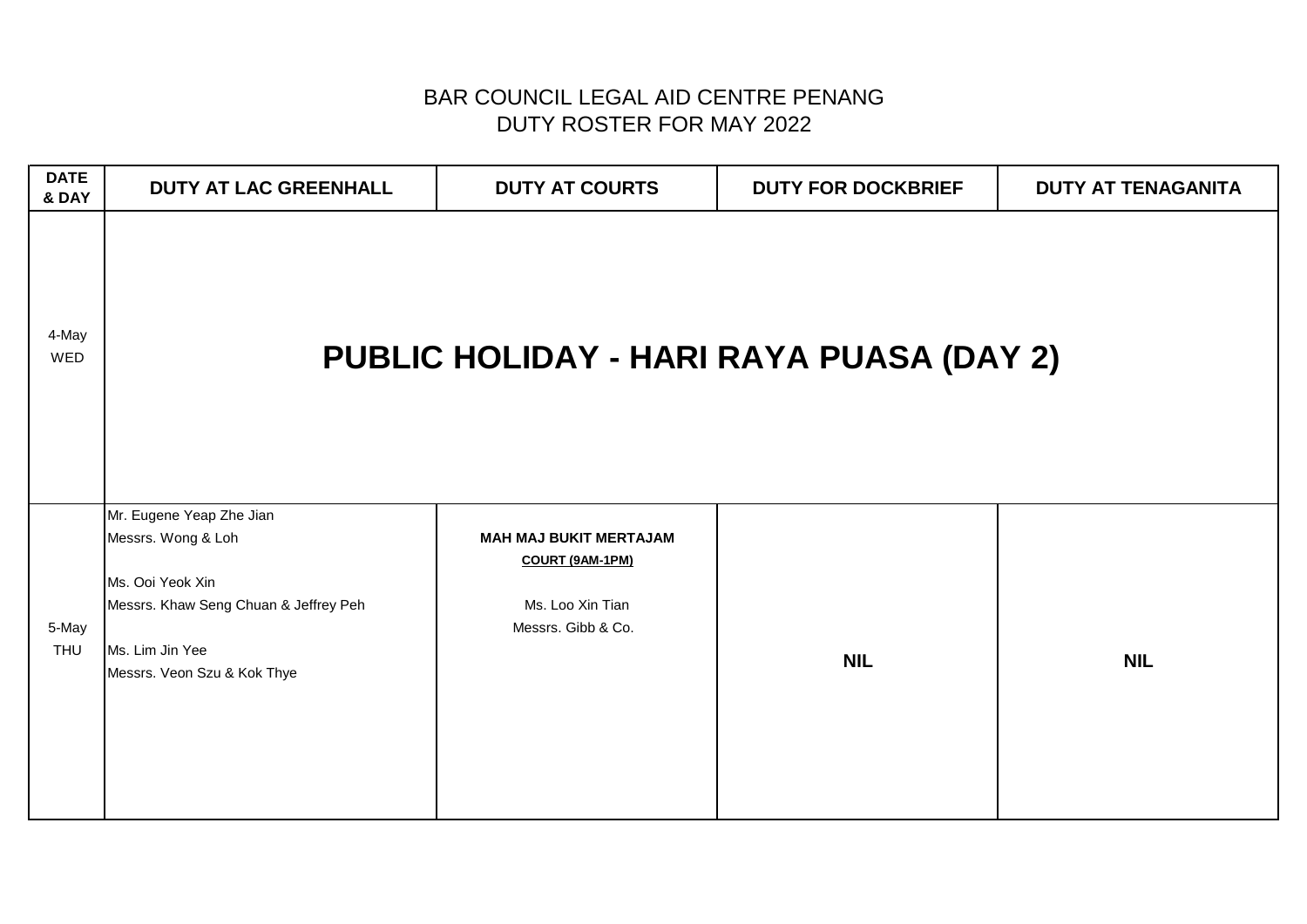| <b>DATE</b><br>& DAY | DUTY AT LAC GREENHALL                                                                                                                                             | <b>DUTY AT COURTS</b> | <b>DUTY FOR DOCKBRIEF</b> | <b>DUTY AT TENAGANITA</b> |
|----------------------|-------------------------------------------------------------------------------------------------------------------------------------------------------------------|-----------------------|---------------------------|---------------------------|
| 6-May<br><b>FRI</b>  | Ms. Cheong Yu Theng<br>Messrs. Aswar, Simon & Azhar<br>Mr. Christopher Soe Yi Lee<br>Messrs. Lim Kean Siew & Co<br>Ms. Ghan Jia Wei<br>Messrs. C K Lim & Partners | <b>NIL</b>            | <b>NIL</b>                | <b>NIL</b>                |
| 9-May<br><b>MON</b>  | Mr. Yong Li Tzer<br>Messrs. San & Associates<br>Ms. Moganasundari A/P Sellaiah<br>Messrs. Ajmer, Sandhu & Ong<br>Mr. Toh Wei Ren<br>Messrs. Wong & Loh            | <b>NIL</b>            | <b>NIL</b>                | <b>NIL</b>                |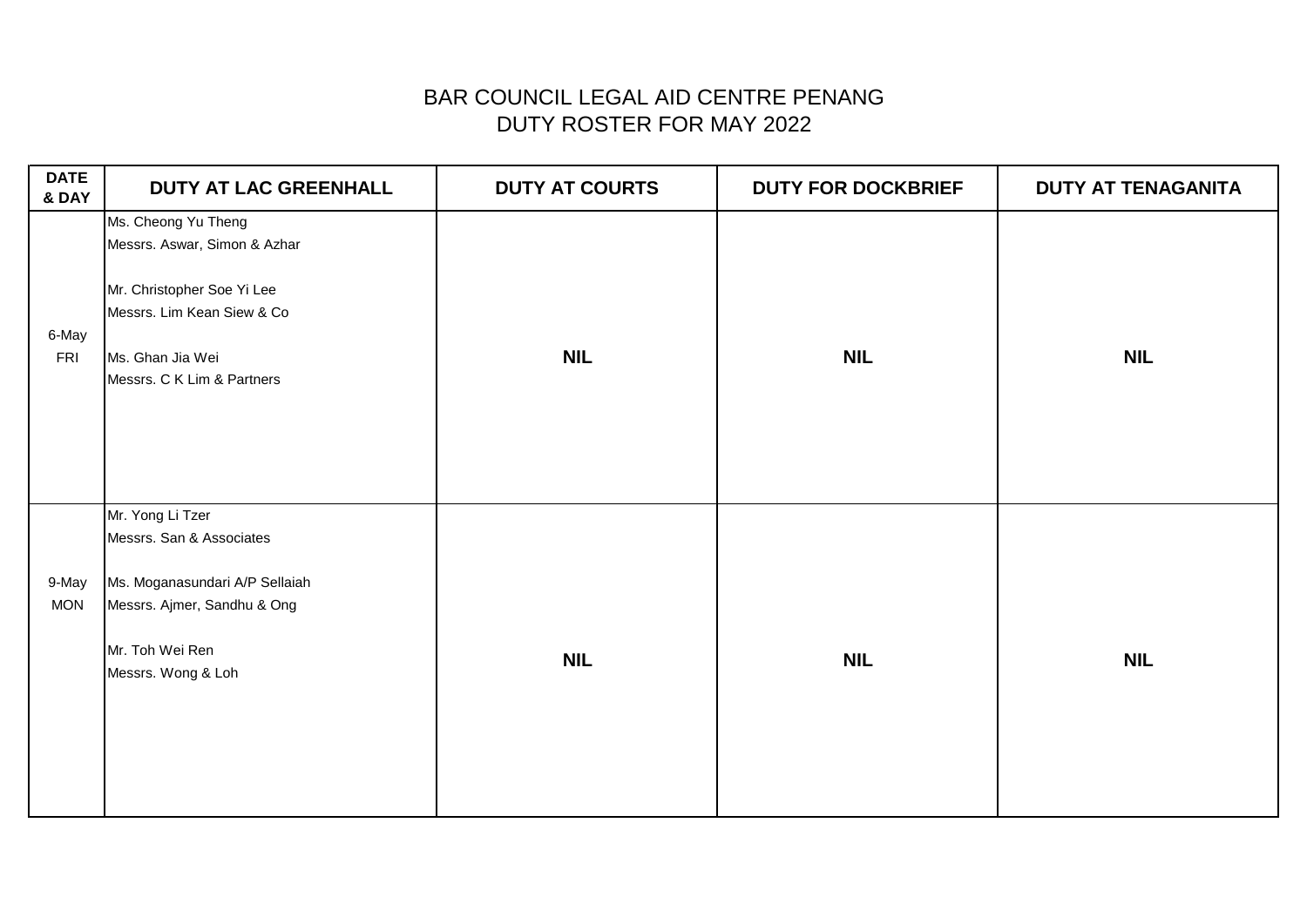| <b>DATE</b><br>& DAY | <b>DUTY AT LAC GREENHALL</b>                                                                                                                                                     | <b>DUTY AT COURTS</b>                                | <b>DUTY FOR DOCKBRIEF</b> | <b>DUTY AT TENAGANITA</b>             |
|----------------------|----------------------------------------------------------------------------------------------------------------------------------------------------------------------------------|------------------------------------------------------|---------------------------|---------------------------------------|
| 10-May<br><b>TUE</b> | Ms. Cheng Jing Vern<br>Messrs. Cheong Wai Meng & Buerle<br>Mr. Isaac Stephen Huang<br>Messrs. Peter Huang & Richard<br>Mr. Nicholas Lim Biing Tsong<br>Messrs. Jeeva Partnership | <b>NIL</b>                                           | <b>NIL</b>                | Ms. Tan Shu Min<br>Messrs. Wong & Loh |
| 11-May<br>WED        | Ms. Nur Anis Suraya Binti Abdul Mubin<br>Messrs. Lim Huck Aik & Co.<br>Ms. Chenny Lew<br>Messrs. Choy & Associates<br>Ms. Lim Jin Yee<br>Messrs. Veon Szu & Kok Thye             | <b>MAH MAJ JAWI</b><br>COURT (9AM-1PM)<br><b>NIL</b> | <b>NIL</b>                | <b>NIL</b>                            |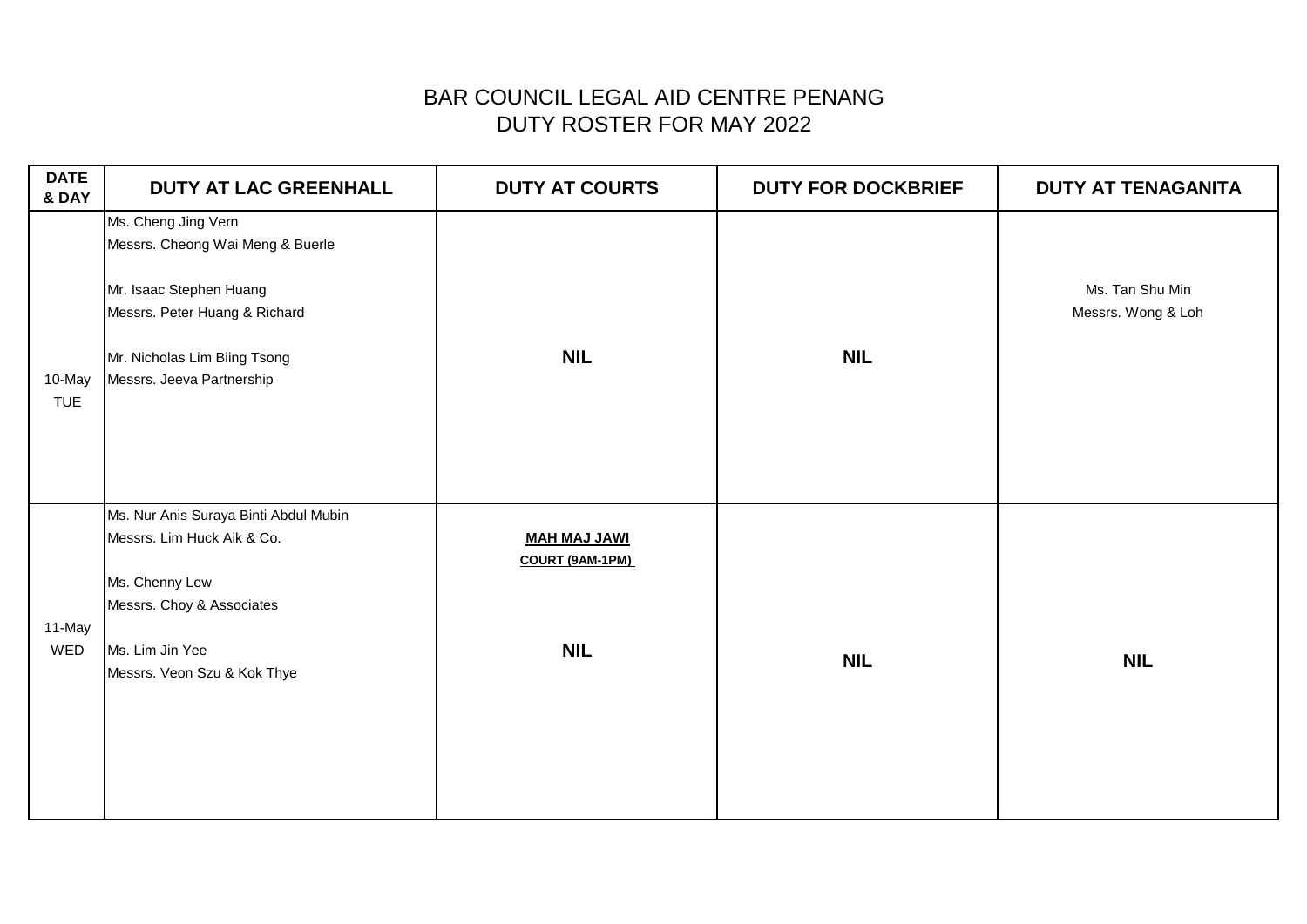| <b>DATE</b><br>& DAY | DUTY AT LAC GREENHALL                                                                                                                                                | <b>DUTY AT COURTS</b> | <b>DUTY FOR DOCKBRIEF</b> | <b>DUTY AT TENAGANITA</b>              |
|----------------------|----------------------------------------------------------------------------------------------------------------------------------------------------------------------|-----------------------|---------------------------|----------------------------------------|
| 12-May<br>THU        | Ms. Anas Aqilah Binti Abdul Salam<br>Messrs. Ezrilaw Firm<br>Mr. Christopher Soe Yi Lee<br>Messrs. Lim Kean Siew & Co<br>Mr. Chan Chin Kai<br>Messrs. Chung Chambers | <b>NIL</b>            | <b>NIL</b>                | Ms. Loo Xin Tian<br>Messrs. Gibb & Co. |
| 13-May<br><b>FRI</b> | Ms. Cheong Yu Theng<br>Messrs. Aswar, Simon & Azhar<br>Ms. Ooi Yeok Xin<br>Messrs. Khaw Seng Chuan & Jeffrey Peh<br>Mr. Amirul Bin Akbar Khan<br>Messrs. Ghazi & Lim | <b>NIL</b>            | <b>NIL</b>                | <b>NIL</b>                             |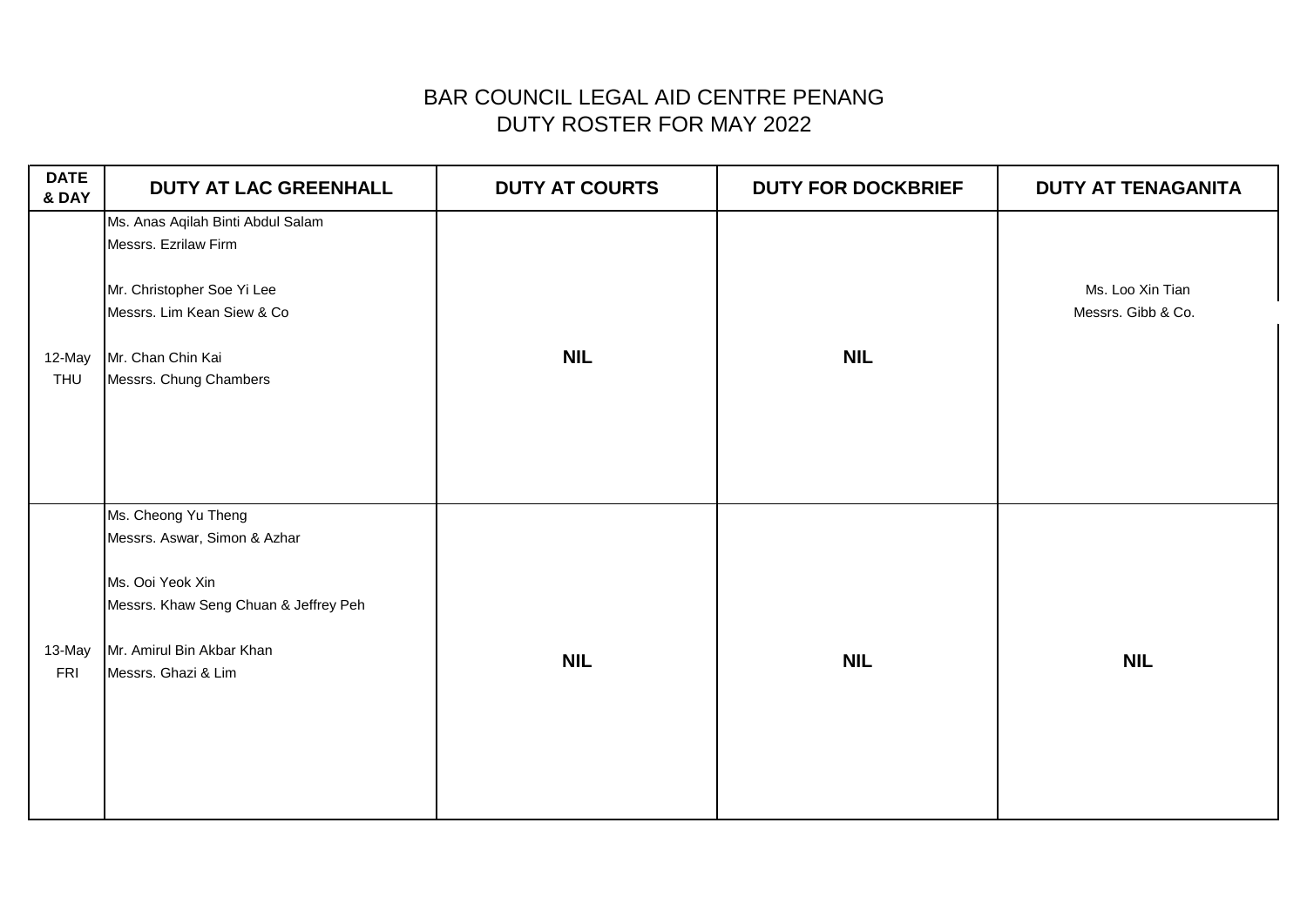| <b>DATE</b><br>& DAY | DUTY AT LAC GREENHALL                                                                                                                                                         | <b>DUTY AT COURTS</b> | <b>DUTY FOR DOCKBRIEF</b>                           | <b>DUTY AT TENAGANITA</b> |
|----------------------|-------------------------------------------------------------------------------------------------------------------------------------------------------------------------------|-----------------------|-----------------------------------------------------|---------------------------|
| 16-May<br><b>MON</b> |                                                                                                                                                                               |                       | <b>PUBLIC HOLIDAY - REPLACEMENT LEAVE WESAK DAY</b> |                           |
| 17-May<br><b>TUE</b> | Ms. Tan Shu Min<br>Messrs. Wong & Loh<br>Ms. Nur Anis Suraya Binti Abdul Mubin<br>Messrs. Lim Huck Aik & Co.<br>Ms. Moganasundari A/P Sellaiah<br>Messrs. Ajmer, Sandhu & Ong | <b>NIL</b>            | <b>NIL</b>                                          | <b>NIL</b>                |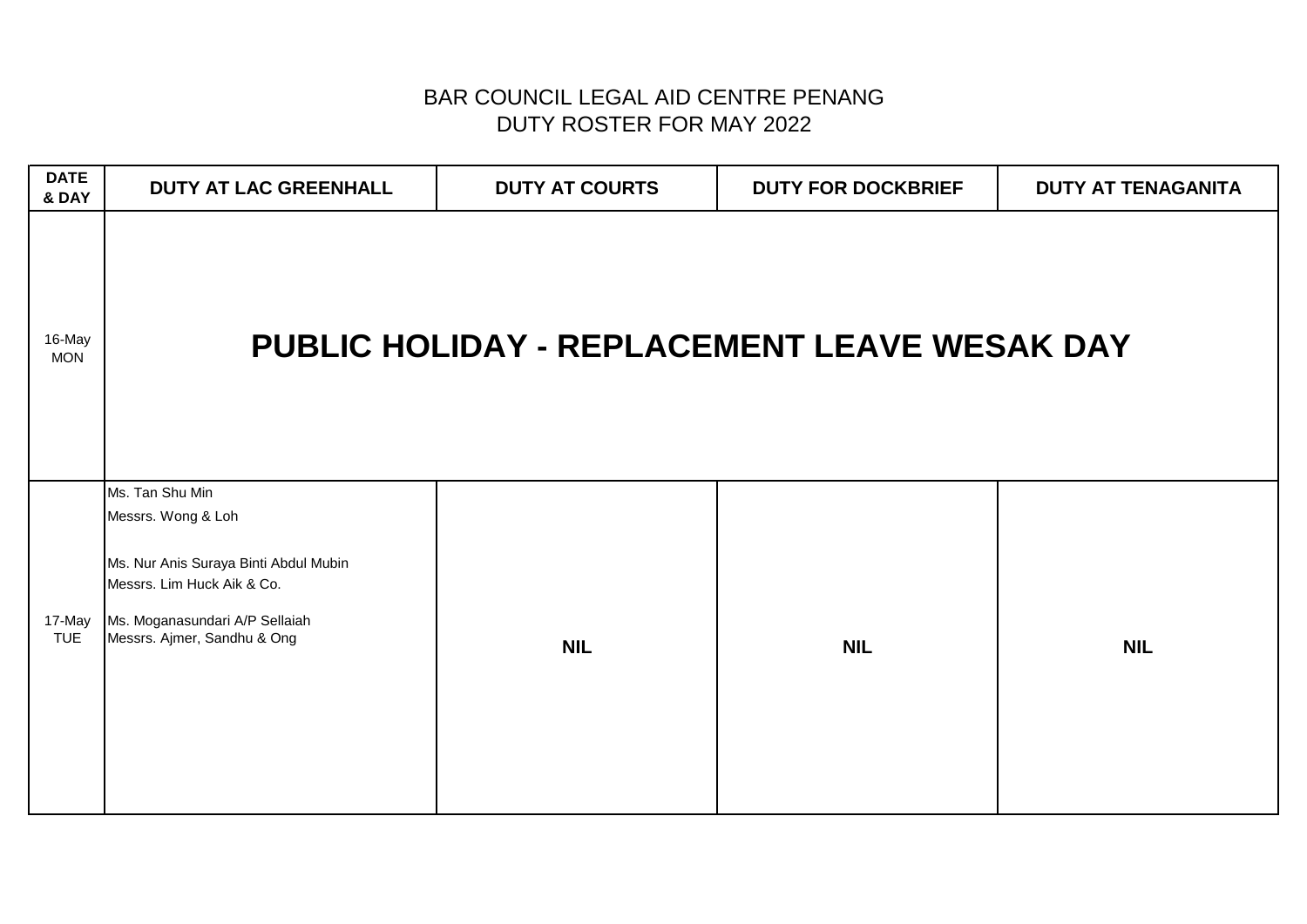| <b>DATE</b><br>& DAY | <b>DUTY AT LAC GREENHALL</b>      | <b>DUTY AT COURTS</b>        | <b>DUTY FOR DOCKBRIEF</b> | <b>DUTY AT TENAGANITA</b>  |
|----------------------|-----------------------------------|------------------------------|---------------------------|----------------------------|
|                      | Ms. Nur Syazlyana Binti Azlan     |                              |                           |                            |
|                      | Messrs. Ram Reza & Muhammad       | <b>MAH MAJ BUTTERWORTH</b>   |                           | Ms. Tan Jing Xuan          |
|                      |                                   | COURT (9AM-1PM)              |                           | Messrs. Kek Ooi & Lee Hong |
|                      | Ms. Chenny Lew                    |                              |                           |                            |
|                      | Messrs. Choy & Associates         | Ms. Nurjannah Binti Che Ali  |                           |                            |
| 18-May               | Mr. Chan Chin Kai                 | Messrs. Aswar, Simon & Azhar |                           | Mr. Eugene Yeap Zhe Jian   |
| WED                  | Messrs. Chung Chambers            |                              | <b>NIL</b>                | Messrs. Wong & Loh         |
|                      |                                   |                              |                           |                            |
|                      |                                   |                              |                           |                            |
|                      |                                   |                              |                           |                            |
|                      |                                   |                              |                           |                            |
|                      |                                   |                              |                           |                            |
|                      |                                   |                              |                           |                            |
|                      | Ms. Anas Aqilah Binti Abdul Salam |                              |                           |                            |
|                      | Messrs. Ezrilaw Firm              |                              |                           |                            |
|                      | Mr. Isaac Stephen Huang           |                              |                           |                            |
|                      | Messrs. Peter Huang & Richard     |                              |                           |                            |
|                      |                                   |                              |                           |                            |
| 19-May               | Ms. Ghan Jia Wei                  | <b>NIL</b>                   | <b>NIL</b>                | <b>NIL</b>                 |
| THU                  | Messrs. C K Lim & Partners        |                              |                           |                            |
|                      |                                   |                              |                           |                            |
|                      |                                   |                              |                           |                            |
|                      |                                   |                              |                           |                            |
|                      |                                   |                              |                           |                            |
|                      |                                   |                              |                           |                            |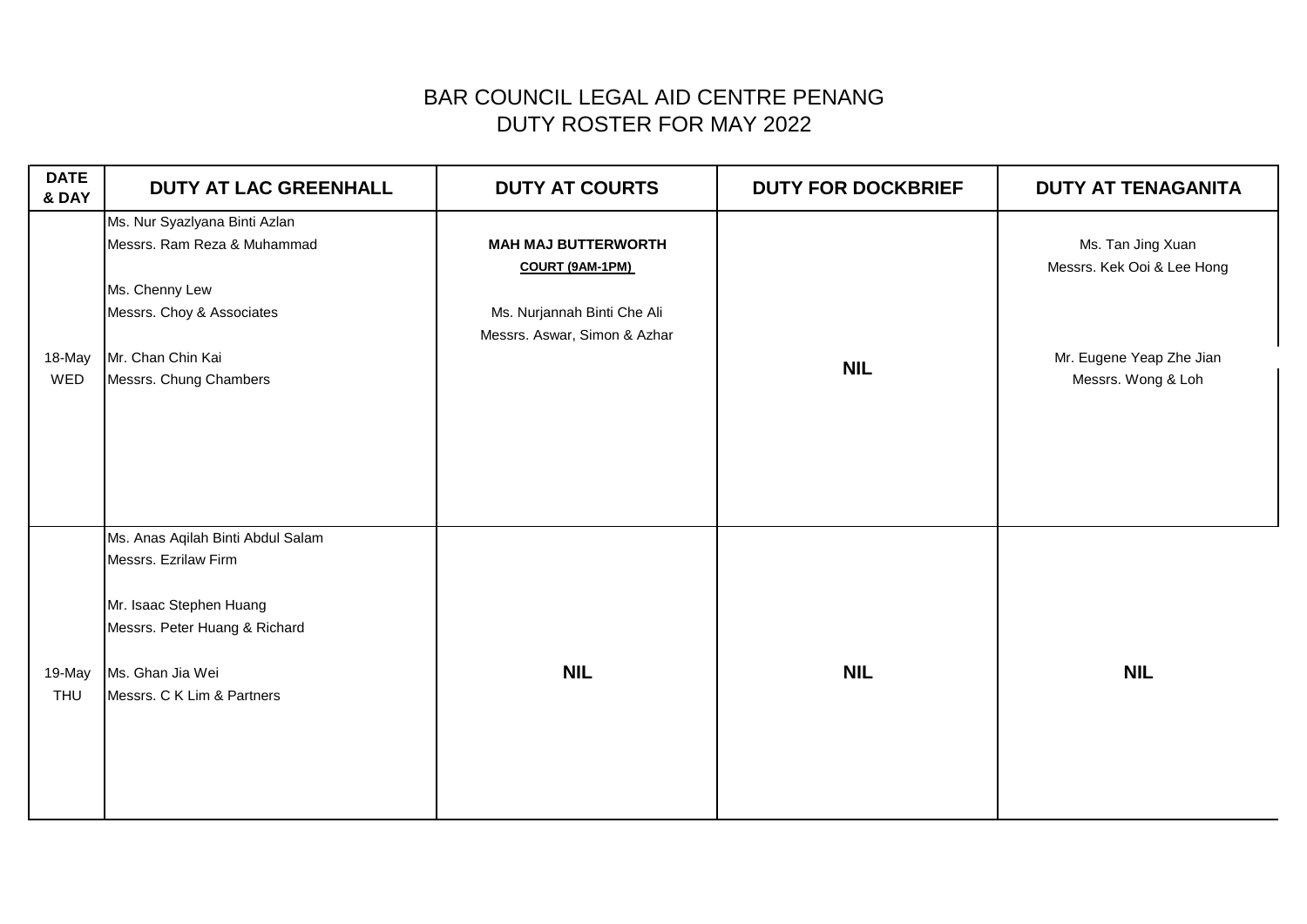| <b>DATE</b><br>& DAY | DUTY AT LAC GREENHALL                                                                                                                                                         | <b>DUTY AT COURTS</b> | <b>DUTY FOR DOCKBRIEF</b> | <b>DUTY AT TENAGANITA</b> |
|----------------------|-------------------------------------------------------------------------------------------------------------------------------------------------------------------------------|-----------------------|---------------------------|---------------------------|
| 20-May<br><b>FRI</b> | Ms. Cheng Jing Vern<br>Messrs. Cheong Wai Meng & Buerle<br>Ms. Izana Zafirah Binti Ismadi<br>Messrs. Agusti Ismadi & Karu<br>Mr. Amirul Bin Akbar Khan<br>Messrs. Ghazi & Lim | <b>NIL</b>            | <b>NIL</b>                | <b>NIL</b>                |
| 23-May<br><b>MON</b> | Ms. Tan Jing Xuan<br>Messrs. Kek Ooi & Lee Hong<br>Mr. Toh Wei Ren<br>Messrs. Wong & Loh<br>Ms. Siti Aishah Binti Abdul Hadi<br>Messrs. Ezrilaw Firm                          | <b>NIL</b>            | <b>NIL</b>                | <b>NIL</b>                |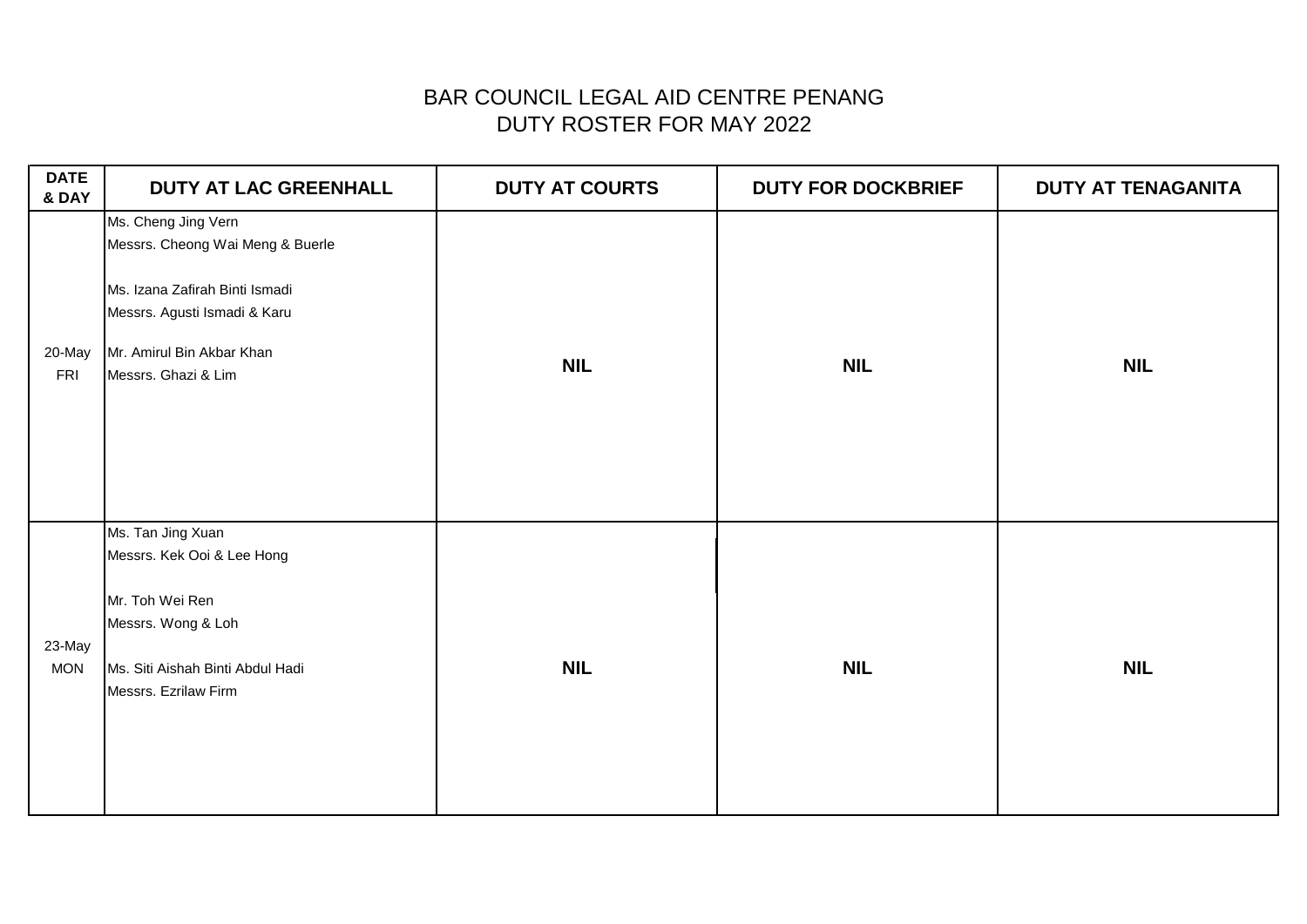| <b>DATE</b><br>& DAY | DUTY AT LAC GREENHALL                                                                                                                                                                       | <b>DUTY AT COURTS</b>                         | <b>DUTY FOR DOCKBRIEF</b> | <b>DUTY AT TENAGANITA</b>                               |
|----------------------|---------------------------------------------------------------------------------------------------------------------------------------------------------------------------------------------|-----------------------------------------------|---------------------------|---------------------------------------------------------|
| 24-May<br><b>TUE</b> | Ms. Nurjannah Binti Che Ali<br>Messrs. Aswar, Simon & Azhar<br>Mr. Nicholas Lim Biing Tsong<br>Messrs. Jeeva Partnership<br>Ms. Nurbaridah Binti Ahmad<br>Messrs. Harjit Singh Sangay & Co. | <b>NIL</b>                                    | <b>NIL</b>                | Ms. Cheng Jing Vern<br>Messrs. Cheong Wai Meng & Buerle |
| 25-May<br>WED        | Ms. Nur Syazlyana Binti Azlan<br>Messrs. Ram Reza & Muhammad<br>Ms. Loo Xin Tian<br>Messrs. Gibb & Co.<br>Ms. Tan Shu Min<br>Messrs. Wong & Loh                                             | <b>MAH MAJ BALIK PULAU</b><br>COURT (9AM-1PM) | <b>NIL</b>                | <b>NIL</b>                                              |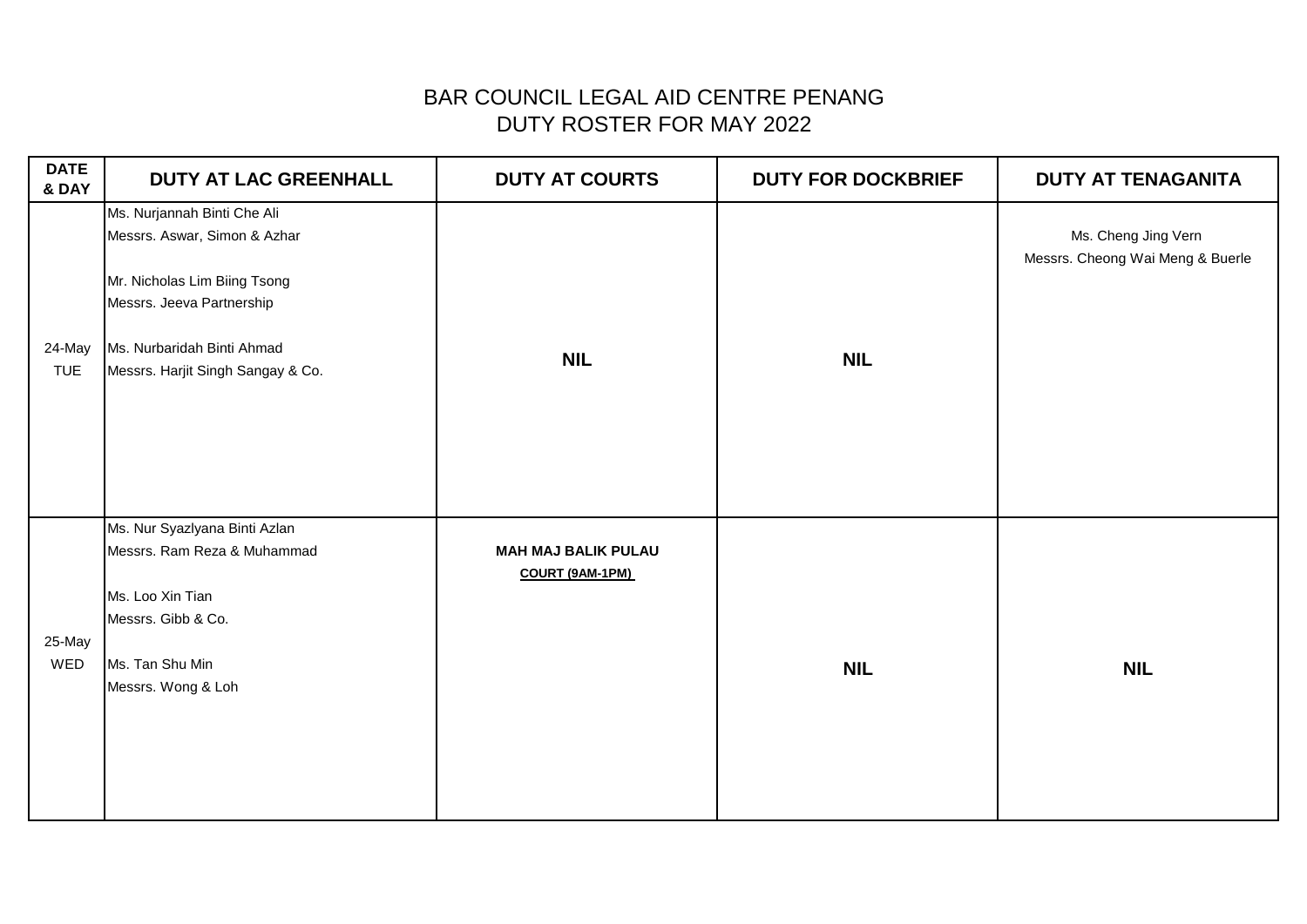| <b>DATE</b><br>& DAY | DUTY AT LAC GREENHALL                                                                                                                                                   | <b>DUTY AT COURTS</b> | <b>DUTY FOR DOCKBRIEF</b> | <b>DUTY AT TENAGANITA</b>                                           |
|----------------------|-------------------------------------------------------------------------------------------------------------------------------------------------------------------------|-----------------------|---------------------------|---------------------------------------------------------------------|
| 26-May<br>THU        | Mr. Yong Li Tzer<br>Messrs. San & Associates<br>Ms. Izana Zafirah Binti Ismadi<br>Messrs. Agusti Ismadi & Karu<br>Ms. Chenny Lew<br>Messrs. Choy & Associates           | <b>NIL</b>            | <b>NIL</b>                | Ms. Nur Anis Suraya Binti Abdul Mubin<br>Messrs. Lim Huck Aik & Co. |
| 27-May<br><b>FRI</b> | Ms. Anas Aqilah Binti Abdul Salam<br>Messrs. Ezrilaw Firm<br>Mr. Eugene Yeap Zhe Jian<br>Messrs. Wong & Loh<br>Mr. Isaac Stephen Huang<br>Messrs. Peter Huang & Richard | <b>NIL</b>            | <b>NIL</b>                | <b>NIL</b>                                                          |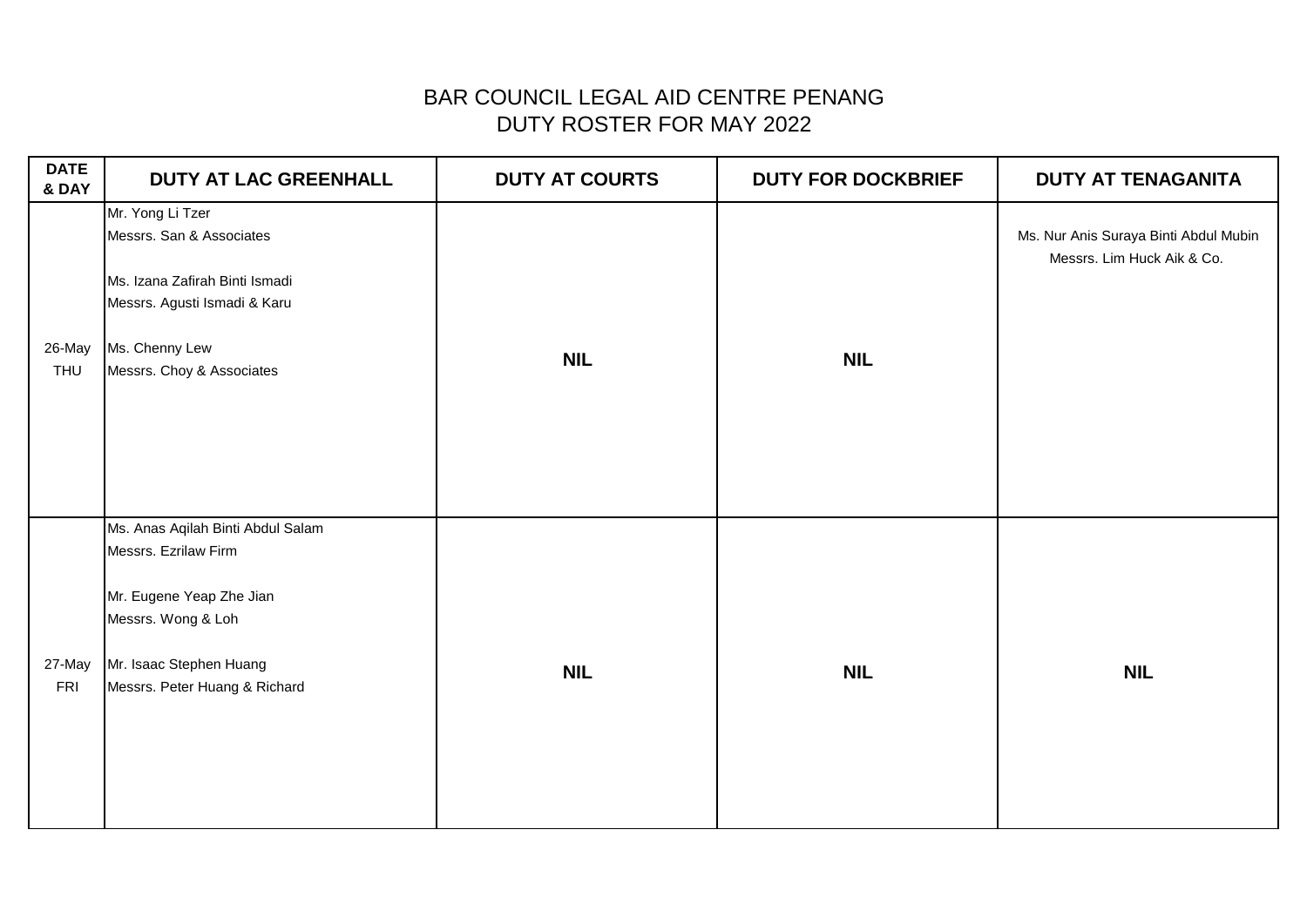| <b>DATE</b><br>& DAY | <b>DUTY AT LAC GREENHALL</b>                                                                                                                                                        | <b>DUTY AT COURTS</b> | <b>DUTY FOR DOCKBRIEF</b> | <b>DUTY AT TENAGANITA</b>                           |
|----------------------|-------------------------------------------------------------------------------------------------------------------------------------------------------------------------------------|-----------------------|---------------------------|-----------------------------------------------------|
| 30-May<br><b>MON</b> | Ms. Nurjannah Binti Che Ali<br>Messrs. Aswar, Simon & Azhar<br>Ms. Anas Aqilah Binti Abdul Salam<br>Messrs. Ezrilaw Firm<br>Ms. Cheng Jing Vern<br>Messrs. Cheong Wai Meng & Buerle | <b>NIL</b>            | <b>NIL</b>                | <b>NIL</b>                                          |
| 31-May<br><b>TUE</b> | Ms. Tan Jing Xuan<br>Messrs. Kek Ooi & Lee Hong<br>Ms. Siti Aishah Binti Abdul Hadi<br>Messrs. Ezrilaw Firm<br>Ms. Nurbaridah Binti Ahmad<br>Messrs. Harjit Singh Sangay & Co.      | <b>NIL</b>            | <b>NIL</b>                | Ms. Cheong Yu Theng<br>Messrs. Aswar, Simon & Azhar |